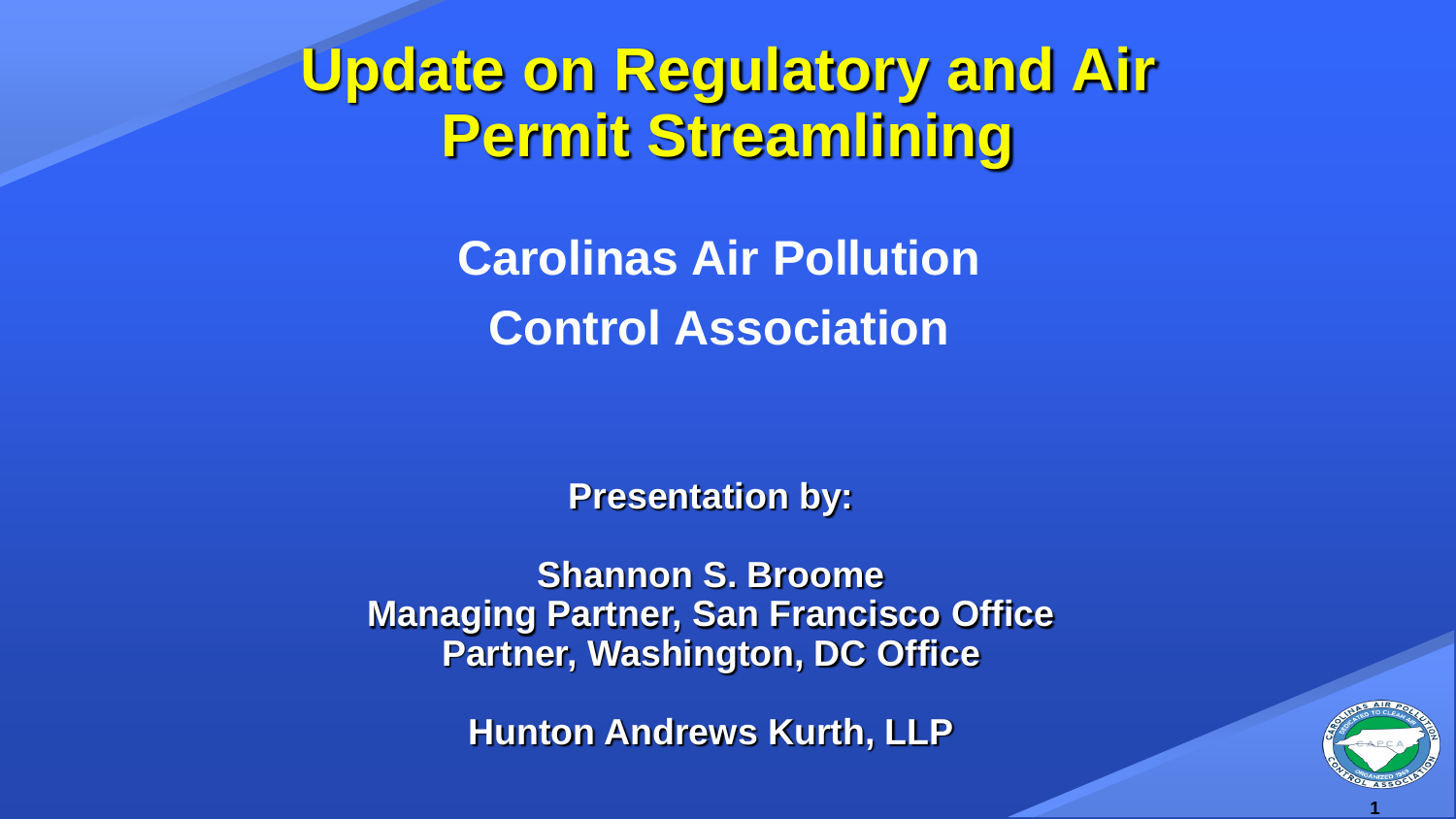## **Overview**

- **Defining Reform**
- **Review Reforms to Date**
- **Priorities for Next Year**
- **So Much to Do so Little Time**

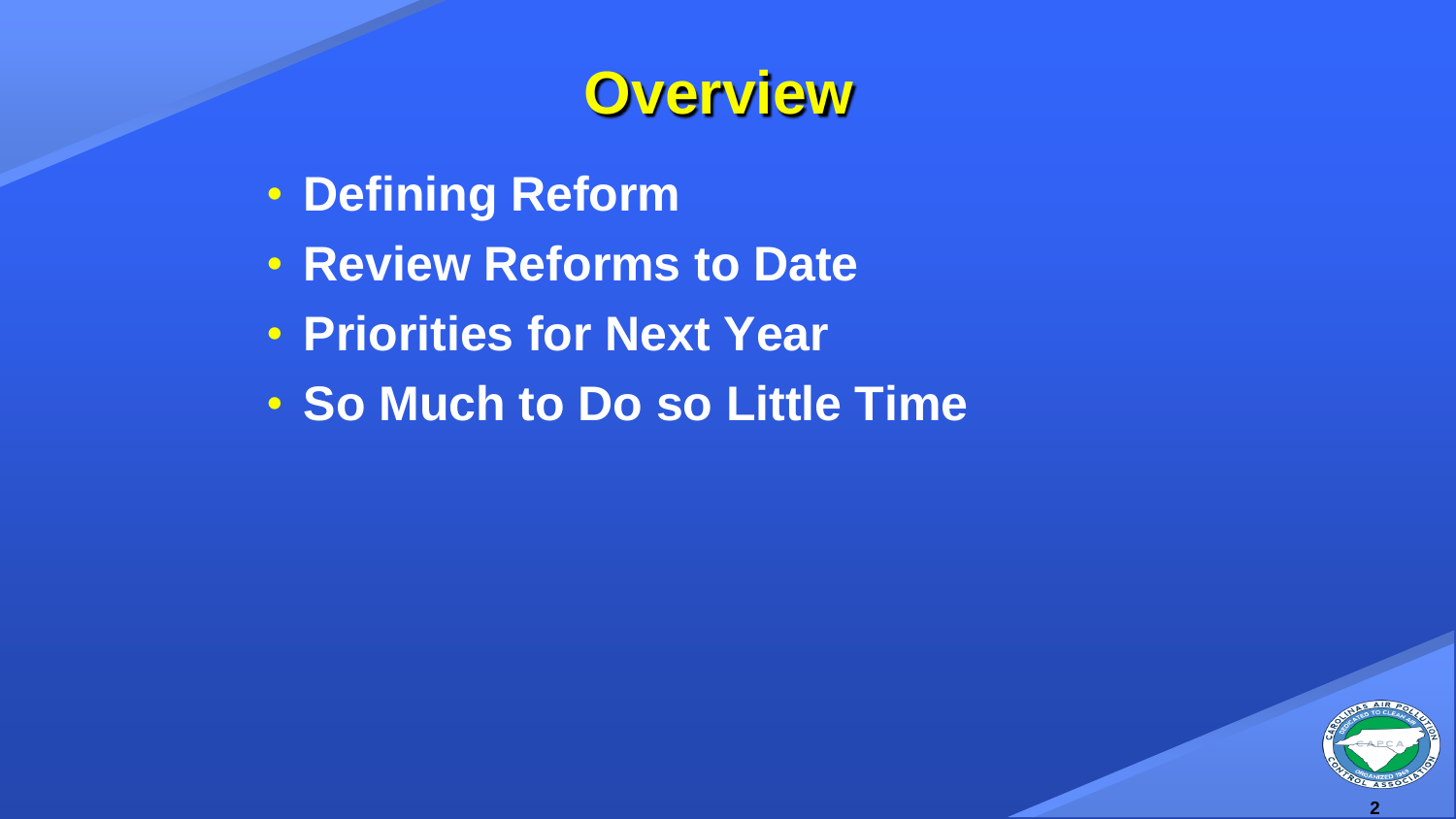### **Defining "Reform" – "a transitive verb"**

- **1a: to put or change into an improved form or condition;**
- **1b: to amend or improve by change of form or removal of faults or abuses;**
- **2: to put an end to (an evil) by enforcing or introducing a better method or course of action;**
- **3: to induce or cause to abandon evil ways reform a drunkard;**
- **4a: to subject (hydrocarbons) to cracking;**
- **4b: to produce (gasoline, gas, etc.) by cracking.**

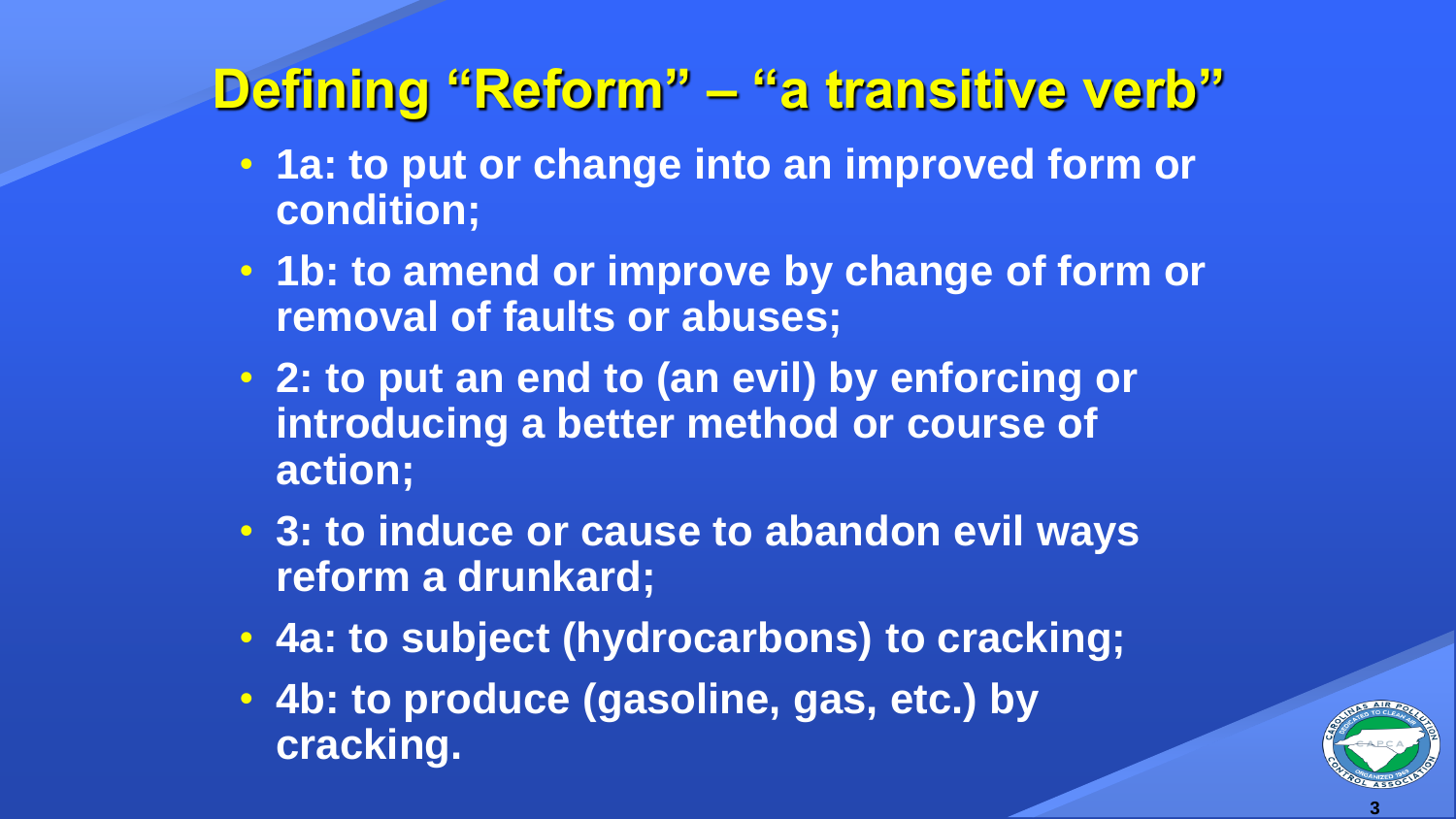### **Defining Reform – What Needs Fixin'?**

- **Misunderstanding or a lack of shared perspective of the purpose and effect of NSR?**
	- **One perspective: Intended to require controls to be designed in at the planning stage of major capital improvements or new plants – to capitalize on the "opportunity that should not be missed" to design controls in at the outset, since retrofitting is inefficient, expensive, and often not possible.**
	- **Another perspective: Intended to force every plant in the country to eventually and then continually go through NSR; this view could lead to NSR being the only regulatory program necessary under the Clean Air Act and eliminating the need for SIPs.**
- **Unfinished business?**
- **Bad facts leading to decisions with overly broad application? Well-meaning guidance misinterpreted over time?**

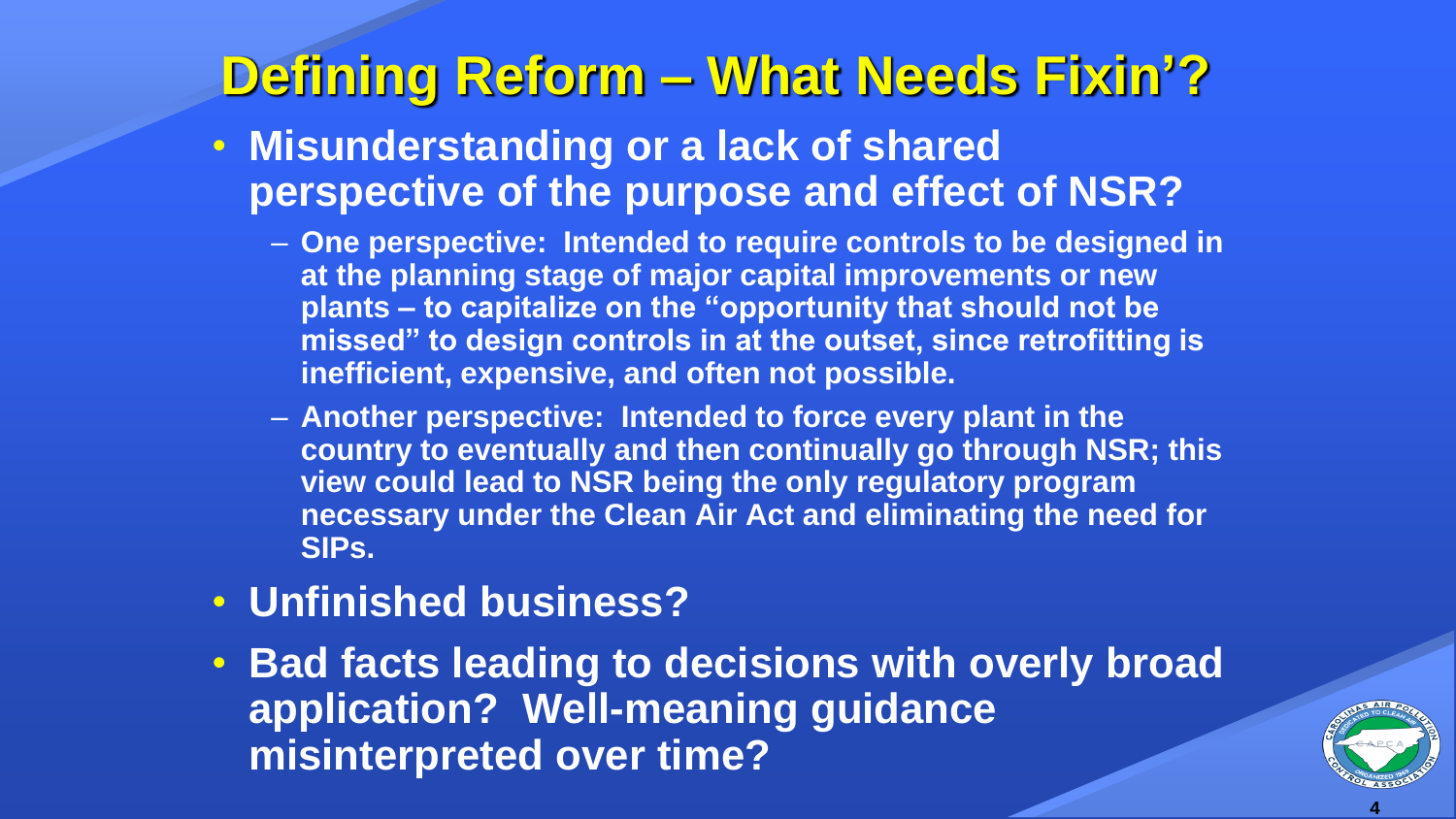#### **NSR Reforms Done Already**

|               | <b>TOPIC</b>                                    | <b>DESCRIPTION/ISSUE</b>                                                                                                                                     | <b>WHAT'S HAPPENED SO FAR?</b>                                                                                                                                               |
|---------------|-------------------------------------------------|--------------------------------------------------------------------------------------------------------------------------------------------------------------|------------------------------------------------------------------------------------------------------------------------------------------------------------------------------|
| $\mathbf 1$ . | Once In Always<br>In $(Not)$                    | While not technically NSR, clarifies<br>Section 112 allows sources to become<br>area sources any time, not just before<br>first substantive compliance date. | Memo issued January 2018. Challenged in<br>court. Petitioners' brief filed. Next EPA<br>step is revising Part 63 regulations to<br>expressly incorporate the interpretation. |
| 2.            | Project<br><b>Emission</b><br><b>Accounting</b> | Clarifies that under the existing<br>regulations, project emission<br>decreases in emissions "are to be"<br>considered in step 1 of NSR analysis.            | Memo issued March 2018. Challenged in<br>court. Next EPA step is to revise 52.21 to<br>expressly incorporate. Court case on hold<br>pending the rulemaking.                  |
| 3.            | Source<br>Aggregation                           | Definition of "adjacent" and what role,<br>if any, functional relatedness should<br>play in determining if sources should<br>be aggregated.                  | EPA released draft guidance for comment.<br>Comment period closed on Oct. 5.                                                                                                 |
| 4.            | <b>Project</b><br>Aggregation                   | 2009 project aggregation interpretive<br>rule stayed in 2010 pending<br>reconsideration.                                                                     | OMB website says final action has left<br><b>OMB--now awaiting signature.</b>                                                                                                |
| 5.            | <b>ACE Rule / Max</b><br>Hourly                 | Provide maximum hourly off-ramp<br>from NSR for utilities.                                                                                                   | ACE comments due Halloween. BOO!                                                                                                                                             |
| 6.            | <b>Reactivation</b>                             | What are the criteria for restarting an<br>idled unit without re-permitting?                                                                                 | Limetree Bay memo addressed.                                                                                                                                                 |

**5**

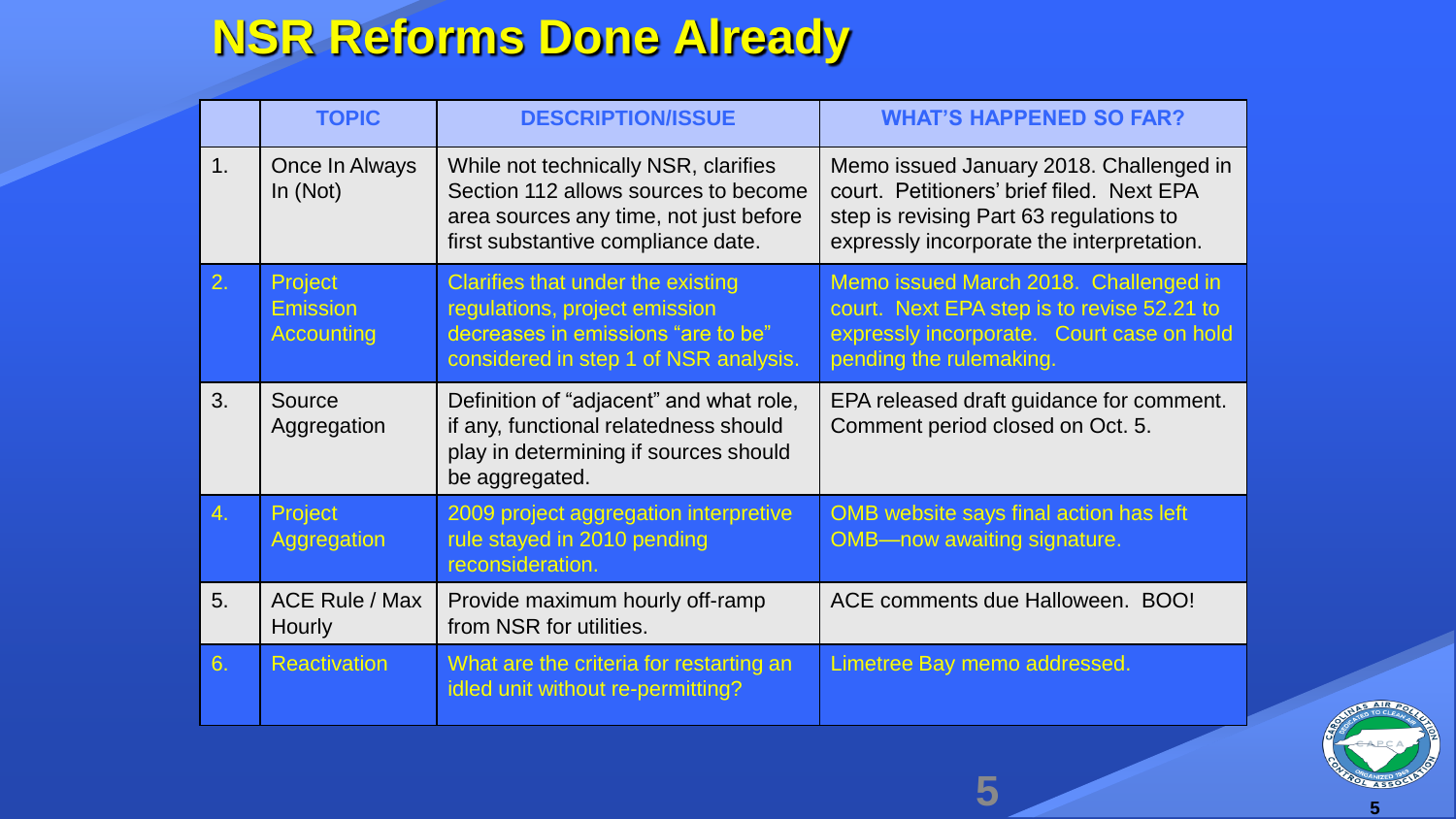#### **Priority NSR Reforms Worth Considering in Near Term**

|     | <b>TOPIC</b>                               | <b>DESCRIPTION/ISSUE*</b>                                                                                                                                                                                                                                                                                                                                                             |
|-----|--------------------------------------------|---------------------------------------------------------------------------------------------------------------------------------------------------------------------------------------------------------------------------------------------------------------------------------------------------------------------------------------------------------------------------------------|
| 7.  | Modeling/Ambient Air                       | Boundaries required and probability.                                                                                                                                                                                                                                                                                                                                                  |
| 8.  | <b>Begin Actual</b><br><b>Construction</b> | What can be done before a PSD, major NSR, or minor NSR permit is issued?<br>Ability of companies to proceed with activities at own risk is desired.                                                                                                                                                                                                                                   |
| 9.  | <b>RMRR</b>                                | Determining applicability of RMRR exclusion is too complex. Particular<br>interest in what is "routine" and how companies deal with advancements in<br>technology (e.g., the old part is no longer made).                                                                                                                                                                             |
| 10. | Past-Actual-to-<br><b>Projected Actual</b> | Difficulty of showing that emissions increases could have been<br>accommodated and are not attributable to a particular physical or operation<br>change. Series of EPA applicability letters constricting application of the<br>independent factors test.                                                                                                                             |
| 11. | <b>Netting Analysis (Step</b><br>2)        | EPA has been requiring the use of actual-to-potential or -allowable emissions<br>for contemporaneous projects based on interpretation of the definition of<br>"actual emissions" due to a quirk in how the 2002 regulations were drafted.<br>Emissions projections for contemporaneous project should at least be the<br>same as for the initial emissions analysis for that project. |
| 12. | <b>PAL<sub>s</sub></b>                     | Key issue identified: Threat of ratcheting of the PAL after 10 years<br>disincentivizes companies from using them.                                                                                                                                                                                                                                                                    |
| 13. | <b>Reasonable Possibility</b>              | The reasonable possibility rule was challenged by the State of New Jersey<br>alone. EPA put it on hold for the entire Obama Administration.                                                                                                                                                                                                                                           |

**\*The descriptions on page 5 are based on EPA's characterization of the issue; because EPA has not acted yet, the descriptions on this page are based on the author's own permitting experience and do not reflect EPA action.**

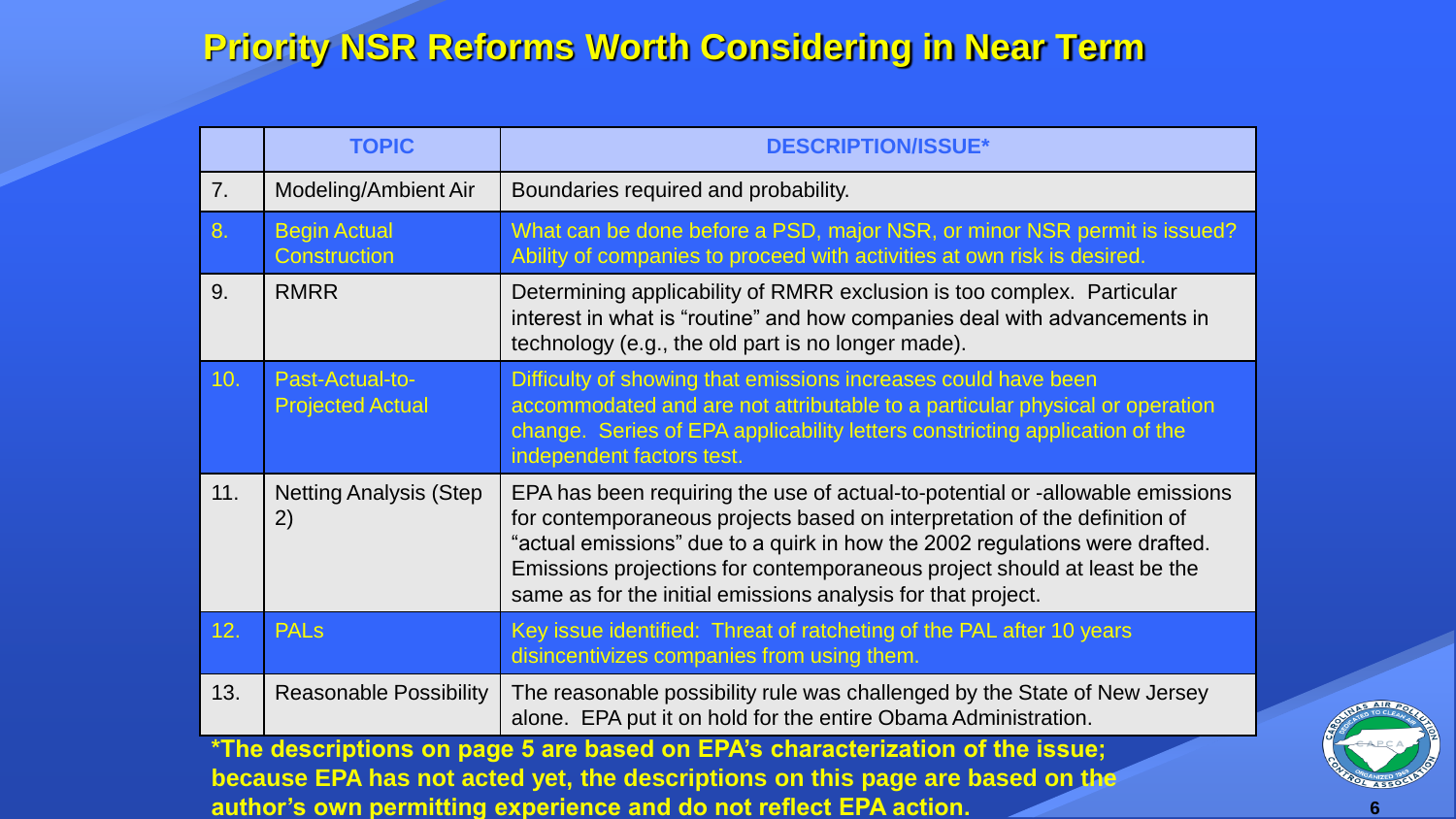#### **Priority NSR Reforms Worth Considering in Near Term**

|     | <b>TOPIC</b>                     | <b>DESCRIPTION/ISSUE</b>                                                                                                                                                                                                                                                                                                                                                              |
|-----|----------------------------------|---------------------------------------------------------------------------------------------------------------------------------------------------------------------------------------------------------------------------------------------------------------------------------------------------------------------------------------------------------------------------------------|
| 14. | Debottlenecking                  | How to determine emissions impact of a change on upstream/downstream<br>units. EPA withdrew the debottlenecking proposal before the end of the<br>Bush Administration. Rules apply the actual-to-projected-actual test but<br>could require NSR for changed unit even when its increase is very small.<br>Arises most often with boilers and other utility services.                  |
| 14. | 52.21(r)(4)                      | Rule has been interpreted to prevent the relaxation of any limit initially<br>imposed for the source to be minor.                                                                                                                                                                                                                                                                     |
| 15. | <b>Permit Finality</b>           | Federally issued PSD permits (and some states) are not final/effective until<br>after appeal (or appeal period expired), creating threat of frivolous (non-<br>material) comments or challenges delaying projects.                                                                                                                                                                    |
| 16. | <b>Netting Analysis (Step 2)</b> | EPA has been requiring the use of actual-to-potential or -allowable<br>emissions for contemporaneous projects based on interpretation of the<br>definition of "actual emissions" due to a quirk in how the 2002 regulations<br>were drafted. Emissions projections for contemporaneous project should at<br>least be the same as for the initial emissions analysis for that project. |
| 17. | <b>Reasonable Possibility</b>    | Required action by EPA from 2005 court case. Was on hold for entirety of<br>the prior administration pending New Jersey's petition for reconsideration.                                                                                                                                                                                                                               |

**7 <sup>7</sup> \*The descriptions on page 5 are based on EPA's characterization of the issue; because EPA has not acted yet, the descriptions on this page are based on the author's own permitting experience and do not reflect EPA action.**